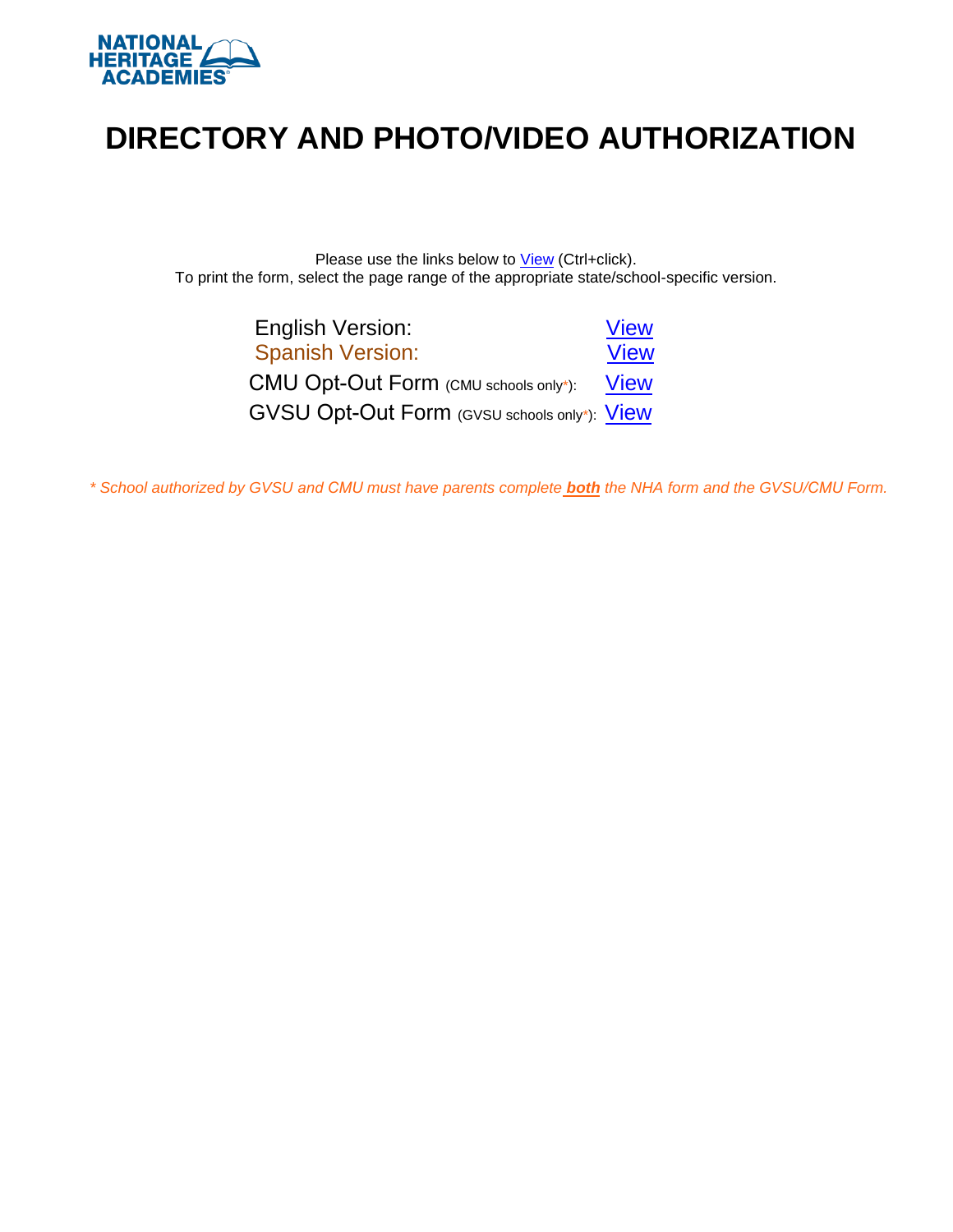<span id="page-1-1"></span>

# **DIRECTORY AND PHOTO/VIDEO AUTHORIZATION**

<span id="page-1-0"></span>*Please select one box in each section.*

The **Family Educational Rights and Privacy Act of 1974 (FERPA)** protects the privacy of students' education records. However, FERPA allows the release of Directory Information about a student unless the student's parent(s)/guardian(s) inform the school in writing not to release such information. "**Directory Information**" includes information such as a student's name, address, telephone number, electronic mail address, date and place of birth, participation in officially recognized activities and sports, weight and height of members of athletic teams, dates of attendance, honors and awards received, grade level, most recent previous school attended, photograph, and student ID number that standing alone cannot be used to access educational records. The primary purpose of Directory Information is to allow the school to include this type of information in certain school publications such as a yearbook, newsletters, honor roll, student work achievement boards or other recognition lists, graduation programs, sports activity sheets or a student directory. Directory Information can also be disclosed to outside organizations, including but not limited to, the school's authorizer, local newspapers, or a yearbook provider, all in accordance with FERPA. Please refer to your Rights under FERPA under the Notifications Section in the school's Parent and Student Handbook. Please check one of the two boxes below:

- ❑ I allow the use of Directory Information as described above.
- ❑ Do not disclose Directory Information as described above**.** I understand that this will prevent my child's name from appearing in school publications such as school directories, yearbooks, and honor roll announcements.

In addition, we would like your permission to use photographs and video/audio of your child in printed materials, videos, websites, and presentations for one or more of the following purposes:

- Parent and community outreach to promote the school, other National Heritage Academies (**NHA**) managed schools, and NHA and its educational environment
- To enable you to experience your child's school activities, photos/videos of classroom events and student presentations may be placed on the school website or school Facebook page
- Recruitment, training and development of teachers, staff and volunteers
- To keep school boards, authorizers, and other interested parties informed about the school and NHA
- Members of the media may take photos or shoot live video footage

With the exception of photographs or video/audio recordings taken by the media, NHA will own the photographs, video/audio, printed materials, and websites that include your child's image. The photographs and video/audio recording may be viewed by members of the general public.

Please check one of the boxes below, fill in your child's name, sign below, and return to the school.

- ❑ I allow the publishing and use of photographs and/or video/audio recordings of my child(ren) as described above.
- ❑ Do not publish or use photographs or video/audio recordings of my child(ren) as described above.

| Last<br>(1) | <b>First</b> |  | Middle Grade Teacher Name (if known) |
|-------------|--------------|--|--------------------------------------|
| (2)         |              |  |                                      |
| (3)         |              |  |                                      |
| (4)         |              |  |                                      |

The responses above are applicable to the following students (Please Print):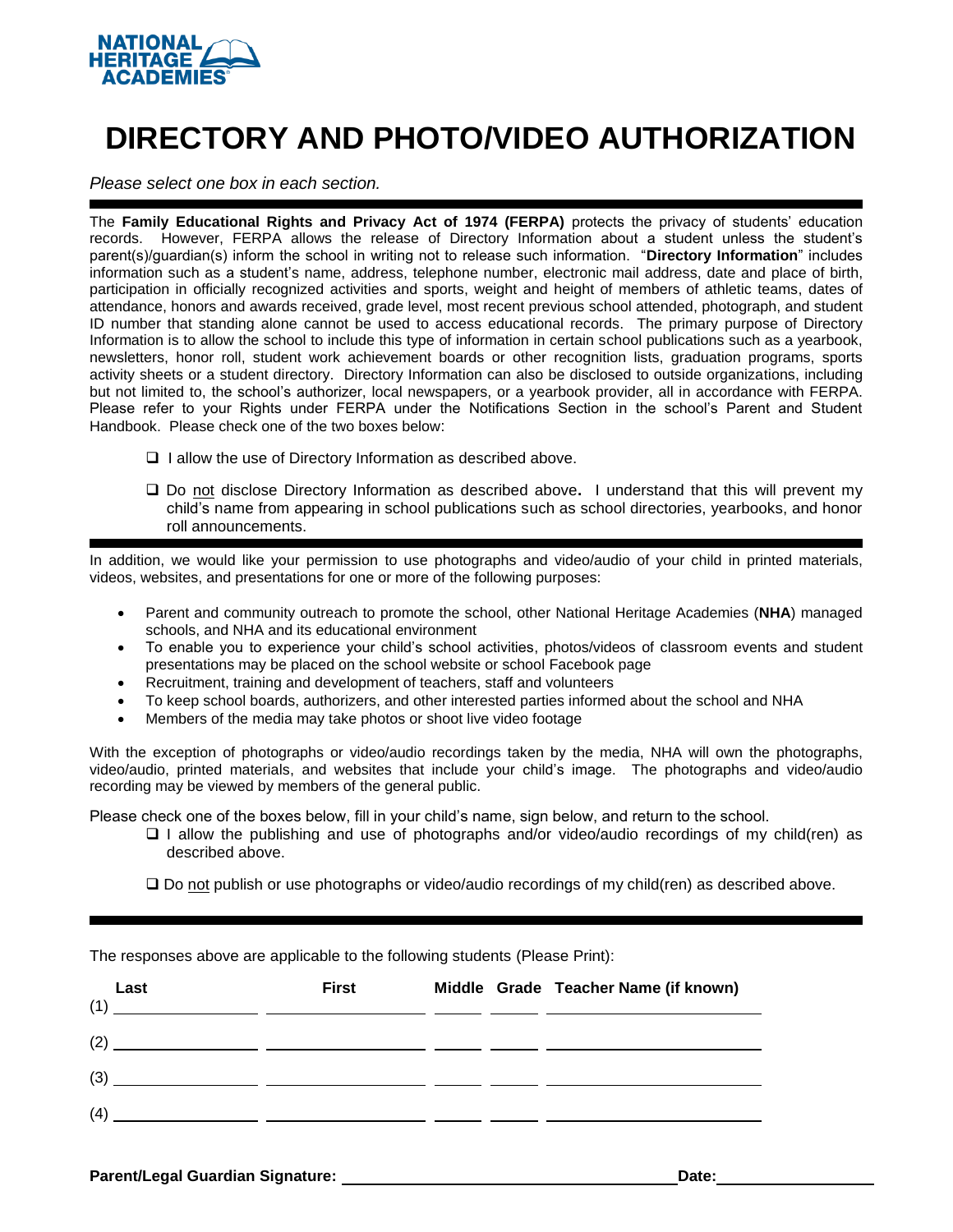<span id="page-2-1"></span>

# **AUTORIZACIÓN DE DIRECTORIO Y FOTOS/VIDEO**

<span id="page-2-0"></span>Por favor deleccione una opción de cada sección.

El **Acto de Derechos Educativos y Privacidad para Familias de 1974 (FERPA por sus siglas en inglés)** protege la privacidad de los récords educativos de los estudiantes. Sin embargo, FERPA permite la publicación de la información de estudiantes contenida en el Directorio a menos de que los padres/tutores informen a la escuela por escrito que no desean publicar dicha información. **"La información del Directorio"** incluye el nombre del estudiante, dirección, teléfono, dirección de correo electrónica, lugar y fecha de nacimiento, participación en actividades oficiales reconocidas y deportes, peso y altura de los miembros de equipos deportivos, días de asistencia, honores y premios recibidos, grado escolar, la escuela a la que antendió más recientemente, fotografia y el número de identificación del estudiante el cual no puede ser usado para accesar récords educativos. El propósito primario del Directorio es el de permitir a la escuela incluir este tipo de información en ciertas publicaciones escolares como el anuario, boletines, lista de honor, logros del trabajo estudiantil y otras listas de reconocimientos, programas de graduación, hojas de actividades deportivas o un directorio estudiantil. La información del Directorio puede también ser publicada a organizaciones fuera de la escuela que incluyen, pero no se limitan, a el autorizador de la escuela, periódicos locales o proveedores de anuarios, todos de acuerdo con FERPA. Por favor refiérase a sus derechos bajo el acto FERPA en la Sección de Notificaciones del Manual de Padres y Estudiantes. Por favor marque una de las siguientes opciones:

❑ Permito el uso de Información del Directorio descrito anteriormente.

❑ No publique Información del Directorio descrito anteriormente. Entiendo que esto prevendrá que el nombre de mi hijo aparesca en publicaciones escolares como directorios, anuarios y anuncios de la lista de honor.

Además, nos gustaría pedir su permiso para usar fotografías y video/audio de su hijo en materiales impresos, videos, sitios de Internet y presentaciones para uno o más de los siguientes propósitos:

- Para promover la escuela, otras escuelas manejadas por National Heritage Academies (**NHA**) y NHA y su movimiento educativo entre padres y la comunidad
- Para permitirle experimentar actividades de la escuela de sus hijos, fotografías/videos de eventos del salón de clases y de presentaciones de estudiantes que pueden ser publicados en el sitio de Internet o la página de Facebook de la escuela
- Para reclutamiento, entrenamiento y desarrollo de maestros, personal y voluntarios
- Para mantener informados a las mesas directivas, autorizadores de la escuela y otras partes interesadas acerca de la escuela y de NHA
- Miembros de medios de comunicación pueden tomar fotografía y video en vivo

Con excepción de fotografías y video/audio tomado por los medios de comunicación, NHA será dueño de las fotografías, video/audio, materiales impresos y sitios de Internet que incluyen la imagen de su hijo. Las fotografías, video/audio puedes ser vistas por miembros del público en general.

Por favor marque una de las siguientes opciones, llene el nombre de su hijo, firme y regrese a la escuela.

❑ Permito la publicación y uso de fotografías y/o video/audio de mi hijo(s) como se describe anteriormente. ❑ No publique ni use fotografías y/o video/audio de mi hijo(s) como se describe anteriormente.

Las respuestas anteriores aplican a los siguientes estudiantes (Por favor llene con letra de molde):

| <b>Apellido</b> | <b>Nombre</b> | 2ª Inicial Grado Nombre del maestro (si lo sabe)                                                                      |
|-----------------|---------------|-----------------------------------------------------------------------------------------------------------------------|
| (1)             |               |                                                                                                                       |
| (2)             |               | <u> 1999 - Jan James James James James (1999), president politik (</u>                                                |
| (3)             |               | <u> 1999 - Jan James James, maria al-Amerikaan (h. 1982).</u>                                                         |
| (4)             |               | <u> 1990 - Andrea Andrea Andrea Andrea Andrea Andrea Andrea Andrea Andrea Andrea Andrea Andrea Andrea Andrea Andr</u> |
|                 |               |                                                                                                                       |

**Firma del padre/tutor: Fecha:**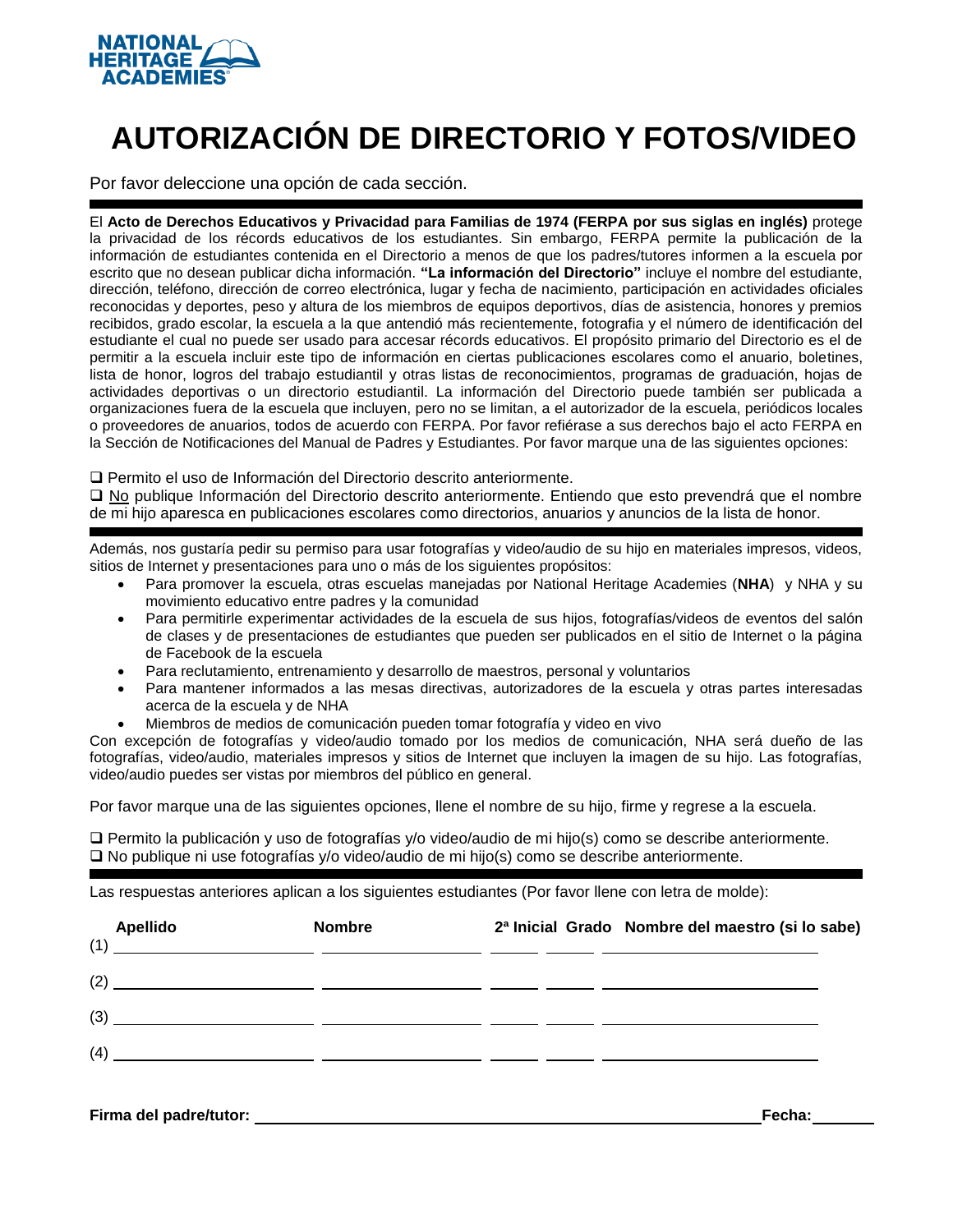

<span id="page-3-0"></span>

| To:    | Parents/Legal Guardians of Students Attending a CMU Board of Trustees Authorized Public School Academy |
|--------|--------------------------------------------------------------------------------------------------------|
| From:  | The Governor John Engler Center for Charter Schools Central Michigan University ("Center")             |
| Re:    | List of Uses of Student Directory Information Policy/Opt Out Form for 2019-2020 school year            |
| Dated: | August 6, 2019                                                                                         |

Section 1136(6) of the Revised School Code, MCL 380.1136(6), requires the Central Michigan University Board of Trustees, as a public school academy authorizing body, to prepare a list of uses or instances the University commonly discloses regarding a student's directory information. "Directory information" means information contained in a student's education record that would not generally be considered harmful or an invasion of privacy if disclosed. Even though the University does not maintain student K-12 educational records or student directory information for any student attending the public school academies that the University Board authorizes, the law requires a public school academy's authorizing body to disclose to you a list of uses or instances the University may commonly disclose your student's directory information. In addition, the law gives you the opportunity to elect not to have your student's directory information disclosed for 1 or more of these uses or instances.

#### **List of Uses**

The University does not maintain K-12 student directory information for public school academies that are authorized by University Board. From time to time, however, the University may receive student directory information from the schools that it authorizes. For example, the University may receive certain student directory information from your school and display that information on the Center's website or in publicly available materials prepared by the Center about certain happenings, events and achievements at your school. Your school may also disclose directory information from the educational records of a student. Directory information can include the following types of information:

- Student's name, address and telephone number;
- Names of student's parents;
- Student's date and place of birth;
- Student's class designation (i.e. 1st grade, 8th grade, etc.);
- Student's extra-curricular participation;
- Student's achievement awards or honors;
- Student's weight and height if a member of an athletic team;
- Student's photograph;
- Previous educational institutions attended by the student;
- Student's dates of attendance;
- Name of school student currently attends;
- Student's electronic mail address;
- Student projects, artwork, web pages, and photographic or video images created by the school or students in conjunction with school sponsored activities may be used for information and/or instructional purposes including, but not limited to, video and audio playback, internet and print publication, and cable television transmission.

Public school academies may disclose any of the above without prior written consent unless the school is notified to the contrary by you in writing. Each school maintains a list of student names whose parent/legal guardian (or the student if 18 years of age or an emancipated minor) has requested that disclosure be refused. The Center requests that each school authorized by the University Board review these lists and advise the Center of students that are excluded from directory information disclosures. Any student who is excluded from directory information disclosure at the school, will automatically be excluded by the Center.

#### **How to Request Refusal of Your Student's Directory Information**

Any parent or legal guardian (or student if 18 years of age or an emancipated minor) is also entitled to separately refuse disclosure of student directory information noted above by sending the attached opt out form to The Center, EHS 200, Mt. Pleasant, MI 48859 or by electronic mail to:  $\frac{info(\theta)}{the center for characters.org}$ . If you have any questions regarding this policy, please contact the Center at 989-774-2100.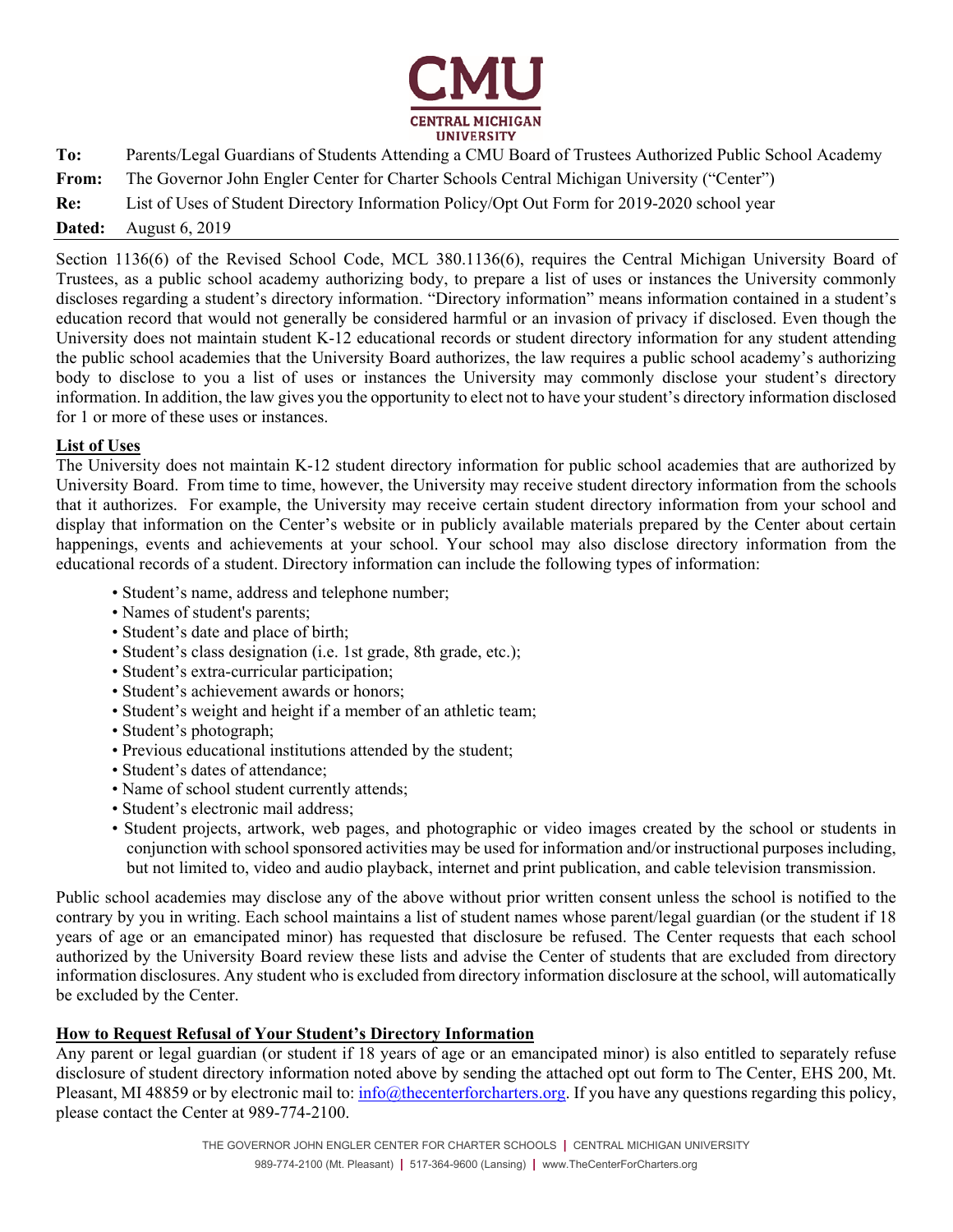

## **Opt out Form**

I, \_\_\_\_\_\_\_\_\_\_\_\_\_\_\_\_\_\_\_\_\_\_\_, hereby request that the following directory information for [my son] [my daughter] [myself], \_\_\_\_\_\_\_\_\_, be removed by The Governor John Engler Center for be removed by The Governor John Engler Center for Charter Schools at Central Michigan University from its list of uses for student directory information for the 2019-2020 school year:

[ ] The following specific items:

Signed on this day of  $\qquad \qquad$ , 2019.

Signature of Parent/ Guardian/ Student:

Name of Parent/ Guardian/ Student:

Return form by electronic mail to: info@thecenterforcharters.org or The Governor John Engler Center for Charter Schools, EHS 200, Mt. Pleasant, MI 48859.